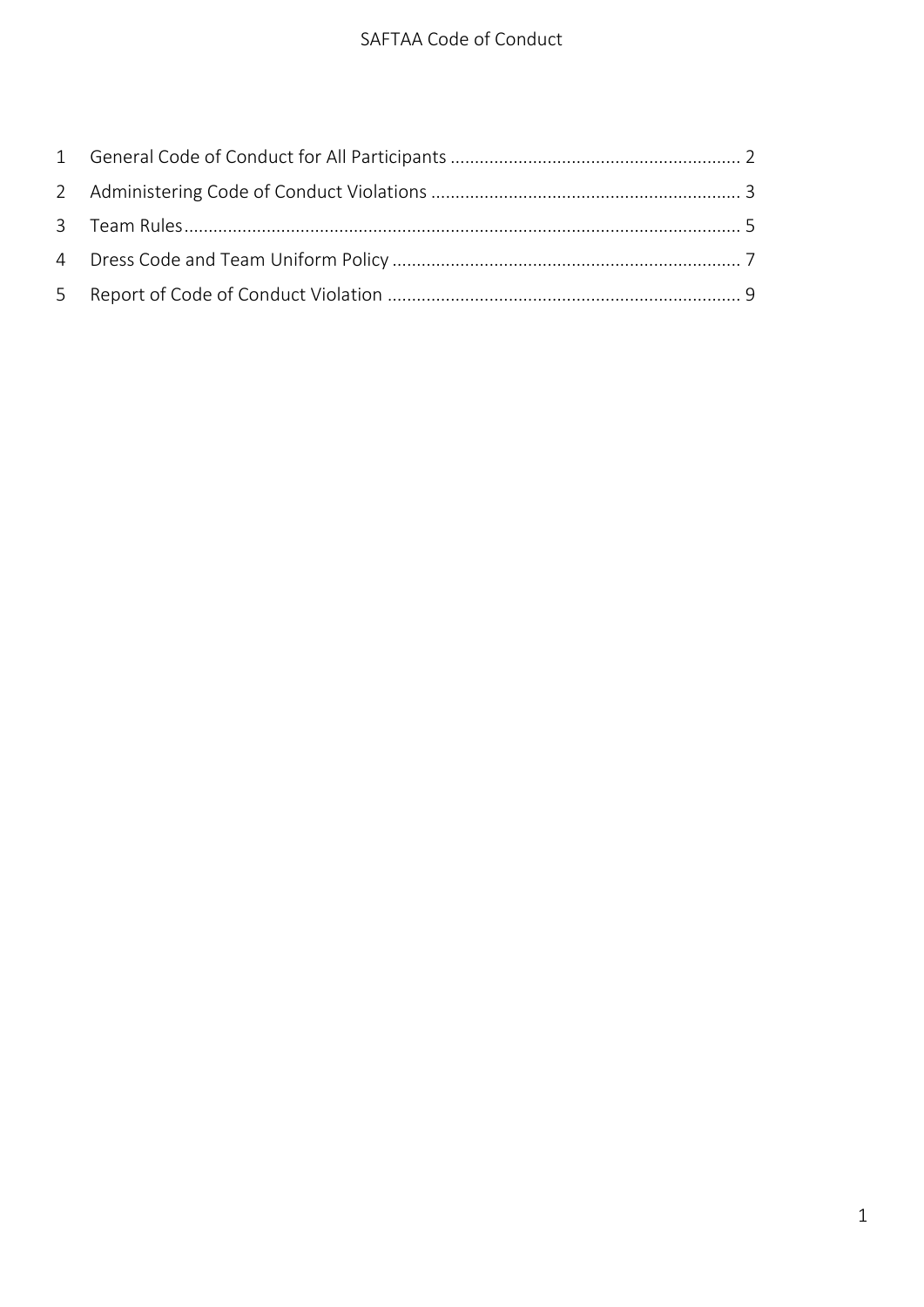This constitutes the Code of Conduct of SAFTAA as the National Governing Body for Field Target Shooting in the Republic of South Africa. Sections 1 and 2 shall apply to all participants at any event hosted under the auspices of SAFTAA. Sections 3 and 4 shall only apply to members of the National Team or other team that may be established under the auspices of SAFTAA.

# <span id="page-2-0"></span>1 General Code of Conduct for All Participants

## 1.1 General

The Code of Conduct has been established to assist SAFTAA, its members and affiliated shooters bring honour and integrity to our sport. It is intended to enhance the overall experience of field target shooting.

# 1.2 Application of the Code

This code applies to all member and affiliated shooters of SAFTAA participating in SAFTAA events and activities. Affiliated shooters should become familiar with the rules and standards of this code.

## 1.3 Participant Commitment and Implied Consent

As a precondition of participation in any SAFTAA event or activity, or event or activity sanctioned by SAFTAA, affiliated shooters agree to uphold the spirit of the code, which guides conduct as a SAFTAA affiliated shooter.

## 1.4 Members and Affiliated Shooter Agree to:

- a. act in a sportsmanlike manner consistent with the spirit of fair play and responsible conduct. Sportsmanlike conduct is defined as, but not limited to: respect for competition officials, staff and the shooting public, respect for facilities, privileges, and operating procedures, the use of courtesy and good manners, acting responsibly and maturely, refraining from the use of profane or abusive language, and abstinence from illegal or immoderate use of alcohol and use of illegal or banned substances
- b. abstain from conduct that is criminal under any applicable laws, including, but not limited to laws governing the possession and use of drugs and alcohol, and providing of drugs to any person and or alcohol to minors
- c. refrain from conduct that detracts from other SAFTAA participants ability to attain peak performances
- d. respect the property of others, whether personal or public
- e. respect other affiliated shooters of SAFTAA, spectators and officials, and shun any form of discriminatory behaviour or verbal, physical, or sexual harassment or abuse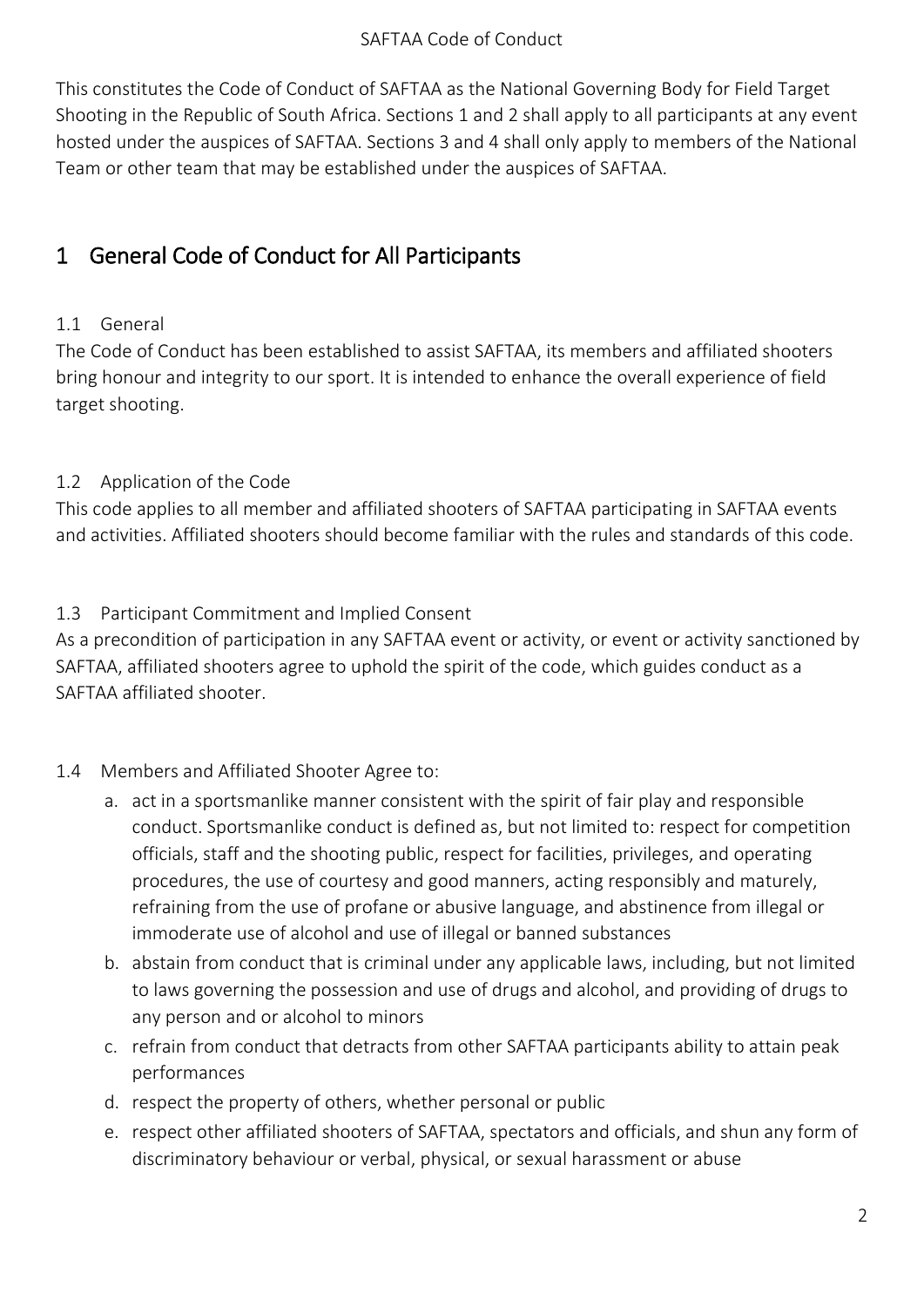- f. remain compliant with the requirements of the South African Institute for Drug-Free Sports (SAIDS)
- g. realise that misconduct of any person subject to the Code of Conduct may be reported by anyone, by any means to any member of the Executive Committee and that each member has a responsibility to report Code violations
- h. understand that parents or legal guardians of minors will be notified of all written reports of counselling or misconduct
- i. understand that any act, conduct, or personal appearance that violates the spirit and intent of this Code of Conduct or brings disrespect or dishonour to SAFTAA, SASSCo, WFTF or the Republic of South Africa is a Code violation

## 1.5 Dress Code

Any clothing worn during competition is subject to the following:

- a. It may not display pictures or graphics of a sexual or offensive nature
- b. It may not display words or phrases that include offensive language or political statements

# <span id="page-3-0"></span>2 Administering Code of Conduct Violations

- 2.1 The Chairman and/or Technical Officer will have broad discretion to enforce this code and correct offences by means of oral or written counselling. Written counselling will be attached to After Action Reports for filing by SAFTAA.
- 2.2 Misconduct of any person subject to the Code may be reported by anyone, by any means, to the Executive Committee of SAFTAA. Offences will be promptly reported either verbally or in writing. Verbal reports must be followed with a written statement within 72 hours. Any Range Officer, Marshal or affiliated shooter observing an alleged violation is required to report a violation (along with statements from appropriate witnesses) to the Executive Committee. The written statement must include the identity of the person filing the report, the identity of the person(s) who has violated the Code, a clear and concise statement of the facts involved, the signature of the person filing the report and date. Offences include, without limitation, repetitive minor infractions, intentional infractions, and failure to correct immediately any correctable infractions (e.g. dress code violations). Where possible, report violations using the form at the end of the Code of Conduct, "Report of Code of Conduct Violation".
- 2.3 Upon receipt of an alleged Code violation, by the Executive Committee, the Chairman shall request the Technical Officer to investigate the alleged violation and file a report with the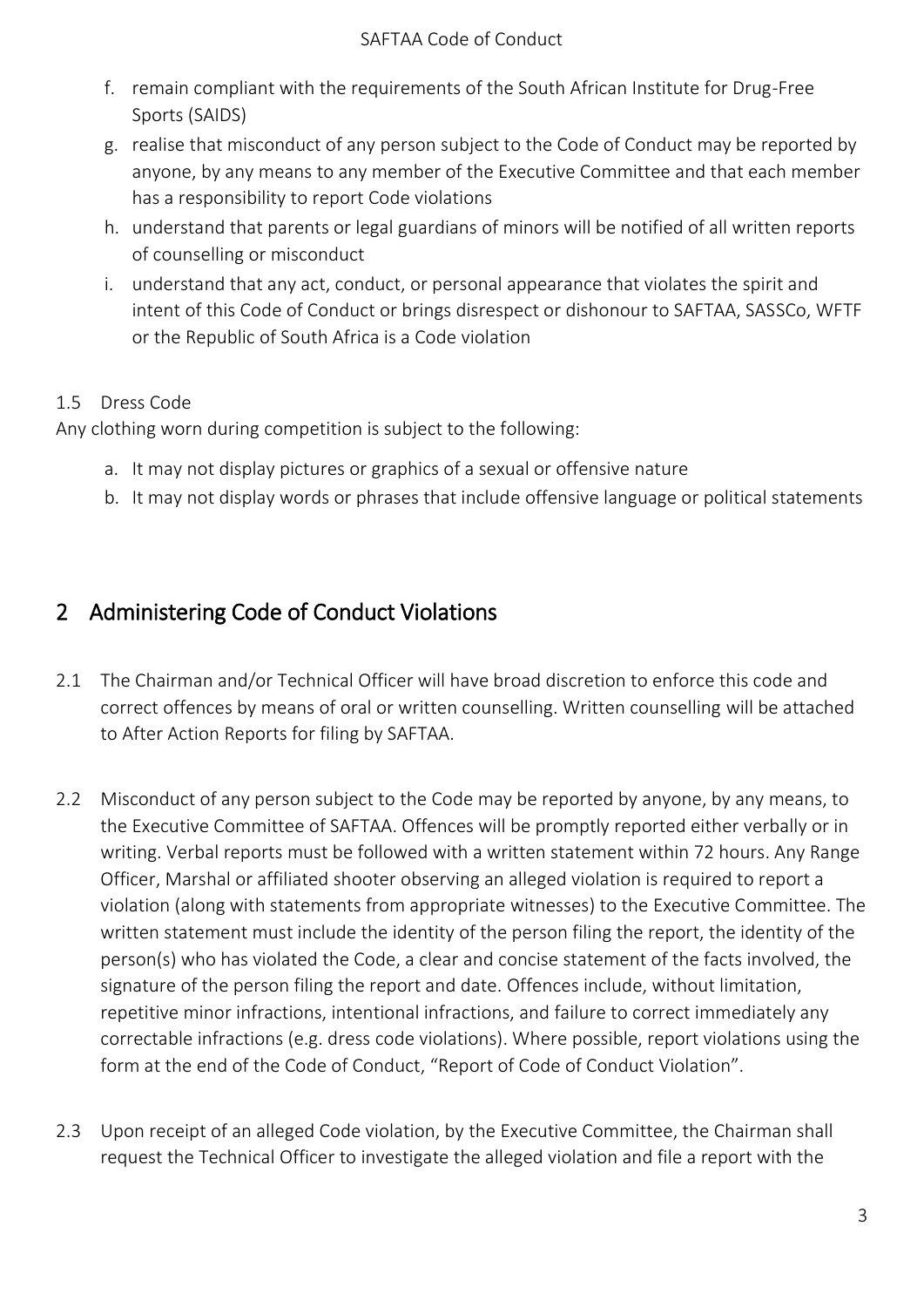Chairman. The Chairman may in his/her discretion, where expedient or necessary in the opinion of the Chairman, appoint any other person to act as investigator in the matter.

- 2.4 The Technical Officer or appointed investigator will notify the accused of the alleged Code violation. The accused shall have the right to provide a written explanation to the Technical Officer or investigator within a time frame that is fair and reasonable under the circumstances.
- 2.5 The Chairman shall review the report by the Technical Officer or appointed investigator, and notify the accused of the decision in writing within 10 days of receipt of the report.
- 2.6 Disciplinary options shall include:
	- a. No action;
	- b. Counselling;
	- c. R100 R1000 fine;
	- d. An appropriate letter from the accused addressing the violation, statement of apology, letter of apology or other such non-monetary action appropriate for the situation.
	- e. Suspension or removal from competition, office, position or the National Team.
- 2.7 Parents or legal guardians of minors will be notified of all written allegations of misconduct, all reports on the matter and the decision of the Chairman.
- 2.8 The accused may appeal the Chairman's decision to an appeal panel within ten (10) days from receipt of the Chairman's decision as follows:
	- a. The appeal must be detailed in writing with any supporting documentation.
	- b. A clear and concise statement of any additional facts relevant to the code violation, investigation and/or decision.
	- c. A statement of the specific action or remedy sought.
	- d. The appeal must be signed by the accused, and will include the signature of a parent or legal guardian if the accused is under the age of 18 years.
- 2.9 An Appeal Panel will be appointed by the Chairman within 10 days of receipt of the appeal.
	- a. The Appeal Panel shall consist of at least 3 persons including at least 1 member of the National Team.
	- b. The Chairman will name a chair of the Appeal Panel.
	- c. The Appeal Panel will act on the appeal within a reasonable and expeditious time as determined by the chair of the Appeal Panel and within 30 days from appointment by the Chairman.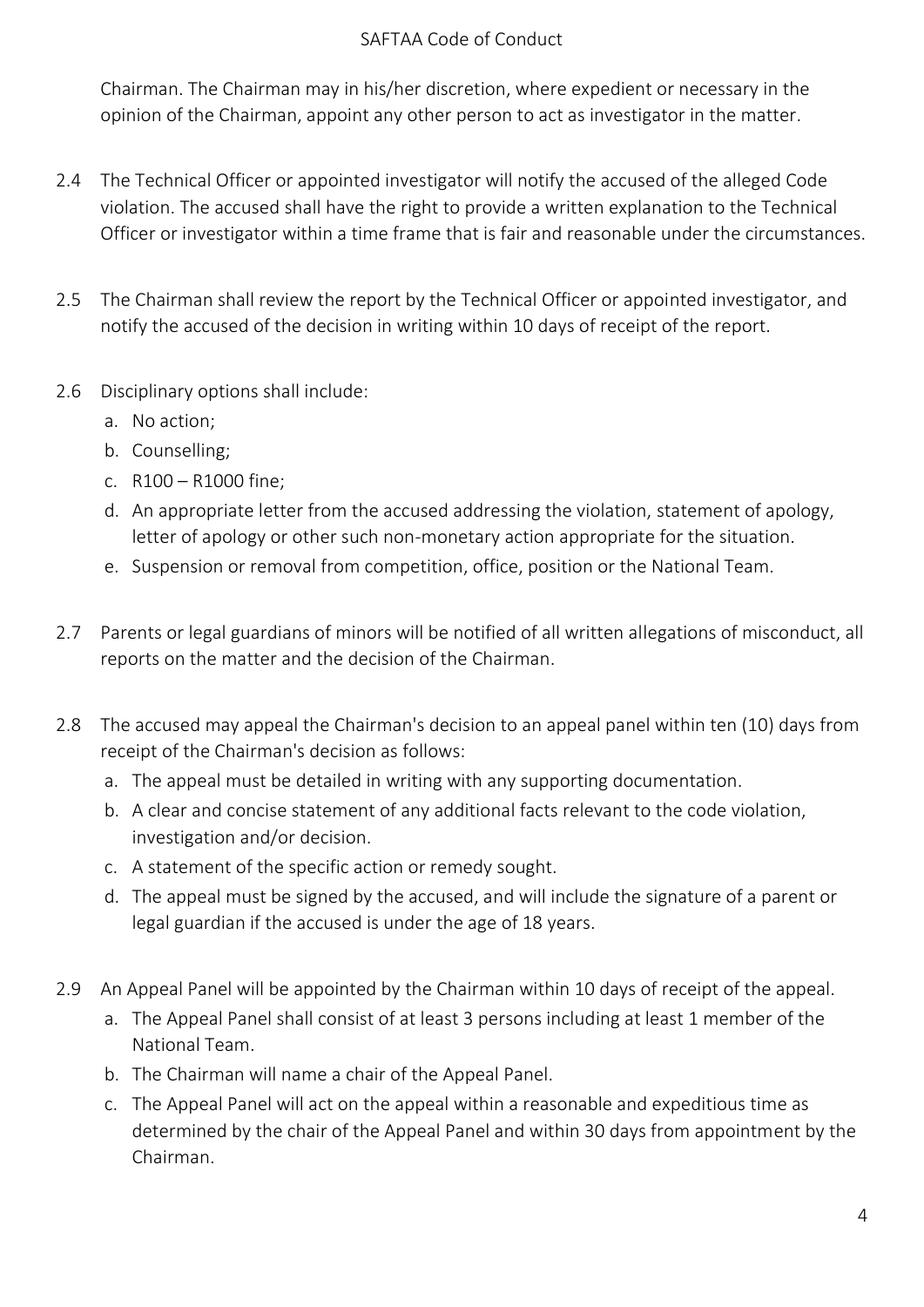- d. The hearing may be conducted electronically or in person, at the election of the chair of the Appeal Panel.
- e. The Appeal Panel has the options of letting stand, overturning, suspending, reducing, increasing, or eliminating the disciplinary action.
- f. The decision of the Appeal Panel is final.

# <span id="page-5-0"></span>3 Team Rules

Sections 3 and 4 are applicable only to members of the National Team or other team that may be established under the auspices of SAFTAA. As a condition of entry to the National Team or other team established, each participant agrees to abide by all sections of the Code, without alteration.

- 3.1 This Code is in effect for all travel, competitions, training or other SAFTAA designated activities and functions. When travel is involved, this Code is in effect from the time an individual departs for a trip until he/she has returned home or continues on with personal travel.
- 3.2 Team members will maintain a level of fitness and competitive readiness that will permit maximum performances.
- 3.3 SAFTAA sponsors, suppliers, and licensees provide critical support for the Team; therefore, Team members will wear designated apparel at all official events.
- 3.4 Team members will not conceal or cover any SAFTAA sponsor, supplier, or licensee brand or other identification appearing on Team apparel.
- 3.5 Team members will abide by anti-doping standards put forth by the World Anti-Doping Agency (WADA), South African Institute for Drug-Free Sport (SAIDS) and the World Field Target Federation (WFTF). Team members will meet established reporting and testing requirements, and is responsible for requesting clearance of any medication(s) from SAIDS and applying for a Therapeutic Use Exemption (TUE). Team members understand that application for a TUE does not constitute clearance for use of medication(s). The team member must be in receipt of approval of the TUE before the use of any prohibited medicine(s). The team member has ultimate responsibility regarding banned substances. Double-check all medications, supplements and other substances, including unregulated over-the-counter products, to ensure such items will not result in a positive doping test.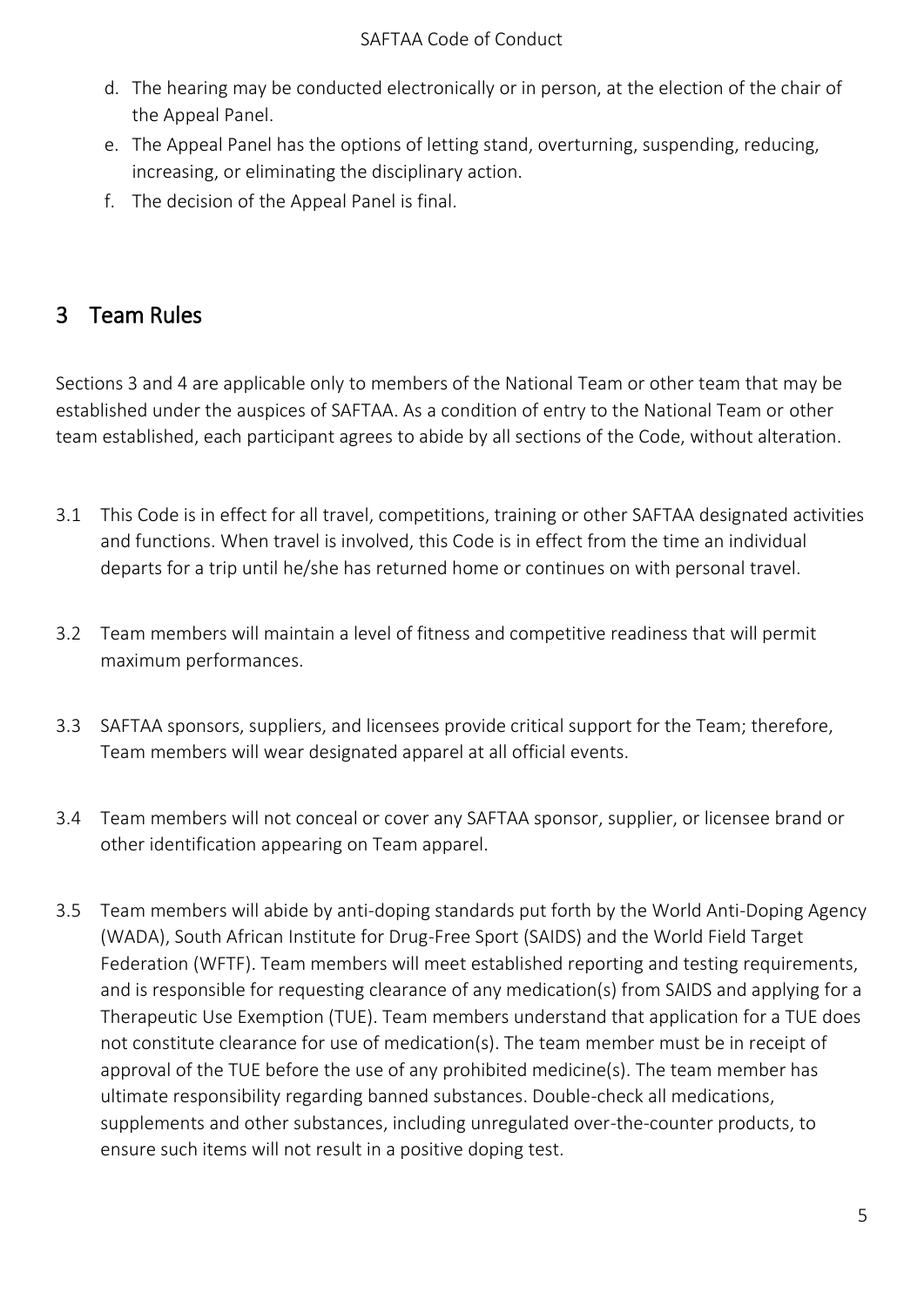- 3.6 All team members who compete at a destination requiring a passport will be in possession of a valid RSA passport that will not expire prior to 6 months following the conclusion of the international competition.
- 3.7 All team members are responsible to provide and update rifle descriptions and serial numbers to SAFTAA.
- 3.8 The Elite Performance Coordinator may develop recommendations for a regime of training and conditioning, and appropriate competition experience. Based on those recommendations, each National Team member agrees to work with the Elite Performance Coordinator towards the development of a program focused on improved and sustained elite performance to attain established team goals. A team member's program is expected to include the following elements:
	- a. Range training
	- b. Physical conditioning
	- c. Mental training program
	- d. Formal competition
	- e. Education regarding banned and restricted substances
- 3.9 Media, Appearances, Sponsorships and Promotional Activities
	- a. Team members may contact sponsors of SAFTAA (including their employees, partners, concerned individuals, et al) for the purpose of securing an individual sponsorship outside of the sponsor's agreement with SAFTAA. If a team member contacts a SAFTAA sponsor regarding individual sponsorship, the team member should inform the executive committee of SAFTAA as soon as possible.
	- b. Team members agree to make every effort to participate in promotional appearances on behalf of SAFTAA. These activities include, but are not limited to, clinics, fund-raising programs and speaking engagements.
- 3.10 Team members may not sell, trade, or give away ammunition, rifles, supplies or equipment provided by SAFTAA or sponsors.
- 3.11 Team members are required to attend award ceremonies as designated by the Executive Committee.
- 3.12 Team members may be requested or required to submit periodic reports of competition and training activities to the Elite Performance Coordinator.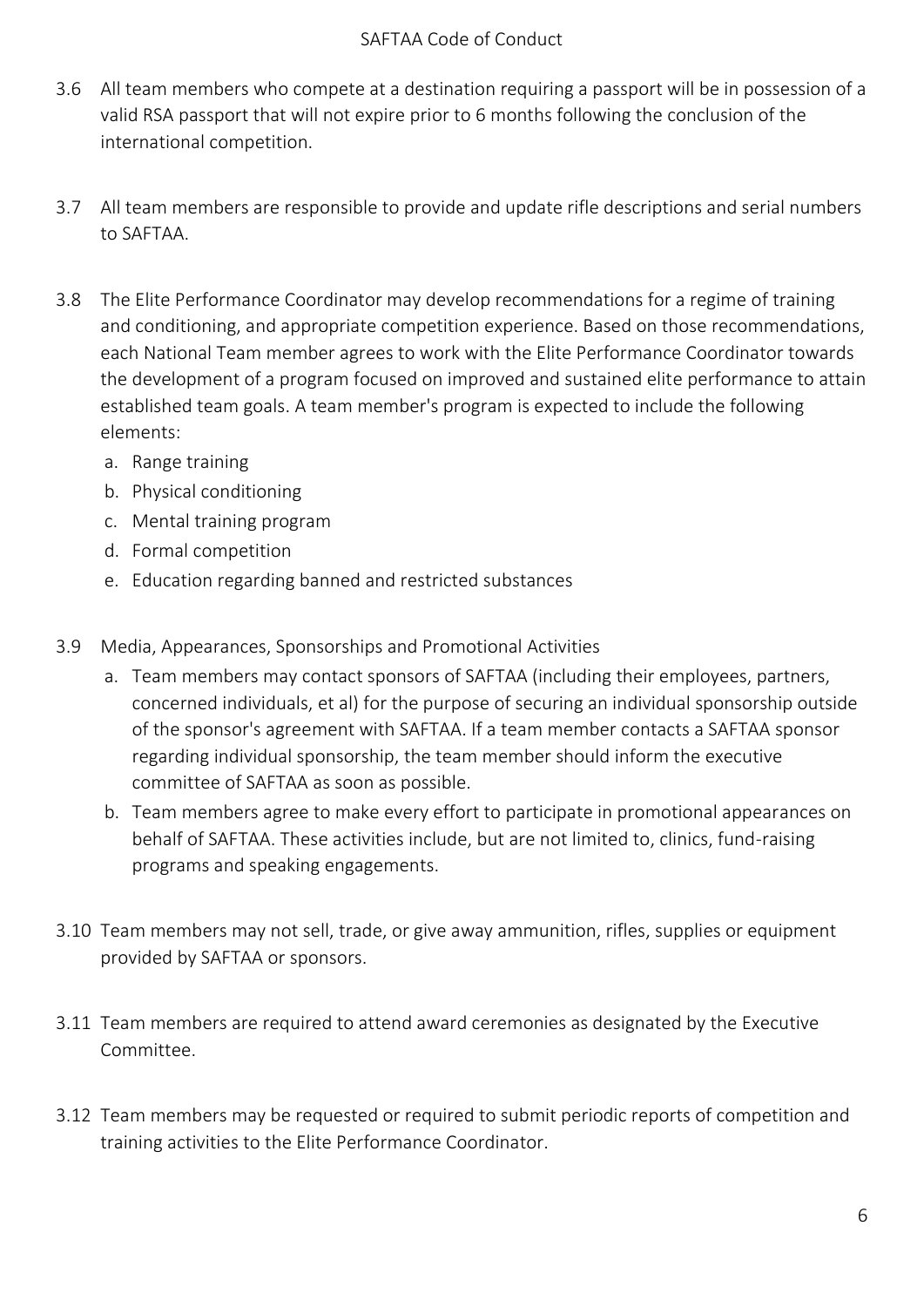- 3.13 All team members are subject to an 23:00 curfew at any international event. Additional curfews may be established or varied by the Elite Performance Coordinator or team manager. In the absence of the Elite Performance Coordinator and a team manager, the team captain may set or vary curfews in his/her discretion.
- 3.14 Team members below the age of 16 years must be accompanied by a parent or guardian at international events.
- 3.15 Inappropriate, indiscreet, or overindulgent use of alcohol is a Code violation. Use of alcohol in such a manner as to impair or jeopardize the team member's training program or competition performance, or which poses a safety hazard to such person, or other persons, or which reflects poorly on the team or SAFTAA, is strictly prohibited. Under no circumstances is a team member to consume alcohol when in violation of the law or range rules.
- 3.16 Team members are expected to compete in the spirit of fair play and good sportsmanship. False accusations, slanderous remarks, or statements concerning other participants that are inaccurate or untrue are clear violations of this Code.
- 3.17 Team members may not wilfully aid, abet, or conspire with others to engage in any conduct or actions prohibited in any section of the Code.

# <span id="page-7-0"></span>4 Dress Code and Team Uniform Policy

The Dress Code and Team Uniform policy allows members of the National Team to present a favourable image to the media and the public. One of the strengths of the National Team is its focus on team unity. An important element of that focus is the team uniform. In addition, SAFTAA sponsors, suppliers and licensees who provide critical support for the Association and the National Team deserve the brand exposure and recognition. This policy applies only to members of the National Team or other team that may be established under the auspices of SAFTAA.

## 4.1 The objectives of the National Team uniform are:

- a. Present a distinctive, patriotic, fashionable, and uniform appearance for the team.
- b. Provide a durable yet affordable design.
- c. Set up team members to portray the desired image both on the range and on the podium.
- d. Provide a uniform that does not hinder team members in their individual shooting techniques, and is suitable under varying conditions.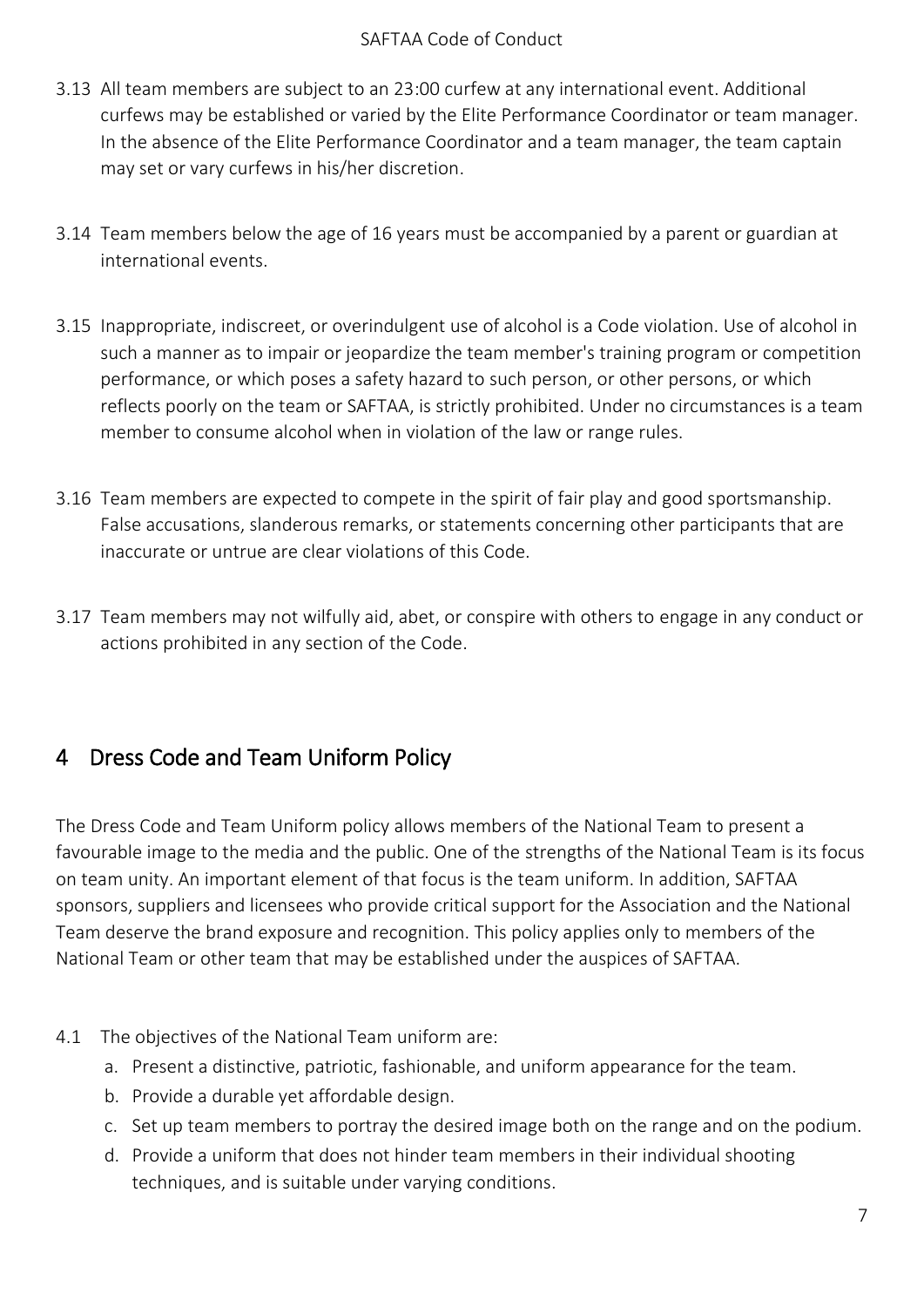- 4.2 National Team members will participate in the clothing and team uniform evaluation and selection process.
- 4.3 Both team members and officials will abide by the dress code at all official competitions and events unless deviation is authorized.
- 4.4 Competition Clothing:
	- a. Polo shirt or T-shirt displaying the National Emblem of the King Protea on the left breast for the National Team. Colours: Green with gold and white.
	- b. Khaki, olive or brown pants as agreed upon by the members of the National Team.
	- c. Headgear; baseball-style caps or visors in the national colours, green, gold and white are recommended but not required.
	- d. Shooting jackets are at the selection of the shooter.
	- e. Appropriate footwear; athletic shoes or boots are permitted in all events.
- 4.5 Travel Clothing:
	- a. The National Team will travel in National Colours as prescribed by SASCOC.
	- b. For any other traveling clothing is to meet the standard of "Smart Casual". As such, slacks, pants, skirts, collared shirts (men) or blouses (collared or non-collared for women), and appropriate footwear must be worn. Neat or designer jeans are acceptable. T-shirts, tank tops, and flip-flops are not acceptable.